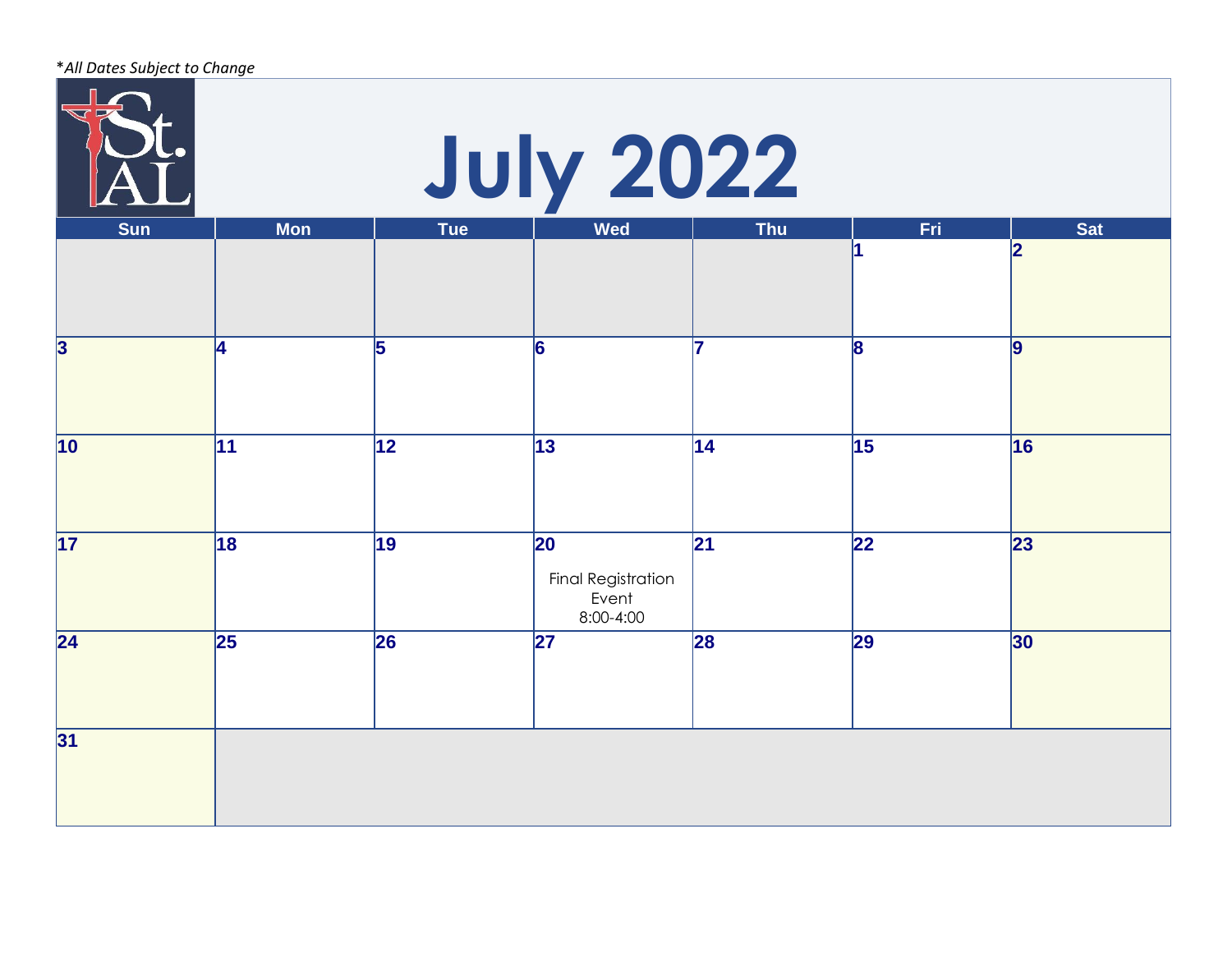|            |                                                                                        | <b>August 2022</b>                                                      |                                                    |                                       |                                                             |                 |
|------------|----------------------------------------------------------------------------------------|-------------------------------------------------------------------------|----------------------------------------------------|---------------------------------------|-------------------------------------------------------------|-----------------|
| <b>Sun</b> | <b>Mon</b>                                                                             | <b>Tue</b><br>2                                                         | <b>Wed</b><br>3                                    | <b>Thu</b>                            | Fri<br>5                                                    | <b>Sat</b><br>6 |
|            | <b>Teacher PD</b>                                                                      | <b>Teacher PD</b>                                                       | <b>Teacher PD</b><br>Meet the Teacher<br>6:00-7:00 |                                       | First Day of School<br>Mass 8:15                            |                 |
| 7          | 8                                                                                      | ۱q                                                                      | 10                                                 | 11                                    | 12<br>Mass 8:15<br><b>Back to School Wine</b><br>and Cheese | $ 13\rangle$    |
| 14         | 15<br>Mass 8:15<br>Solemnity of the<br>Assumption of the<br><b>Blessed Virgin Mary</b> | 16<br><b>Fall Pictures</b><br>Uniform                                   | $\overline{17}$<br><b>Fall Pictures</b><br>Uniform | 18<br><b>Fall Pictures</b><br>Uniform | 19                                                          | 20              |
| 21         | 22                                                                                     | 23                                                                      | 24<br>Opening Faith<br>House Day                   | 25                                    | 26<br>Mass 8:15<br><b>Confession (Families</b><br>Welcome)  | 27              |
| 28         | 29                                                                                     | 30<br>PTO Meeting/Open<br>House/Family Faith<br>Formation Night<br>6:00 | 31                                                 |                                       |                                                             |                 |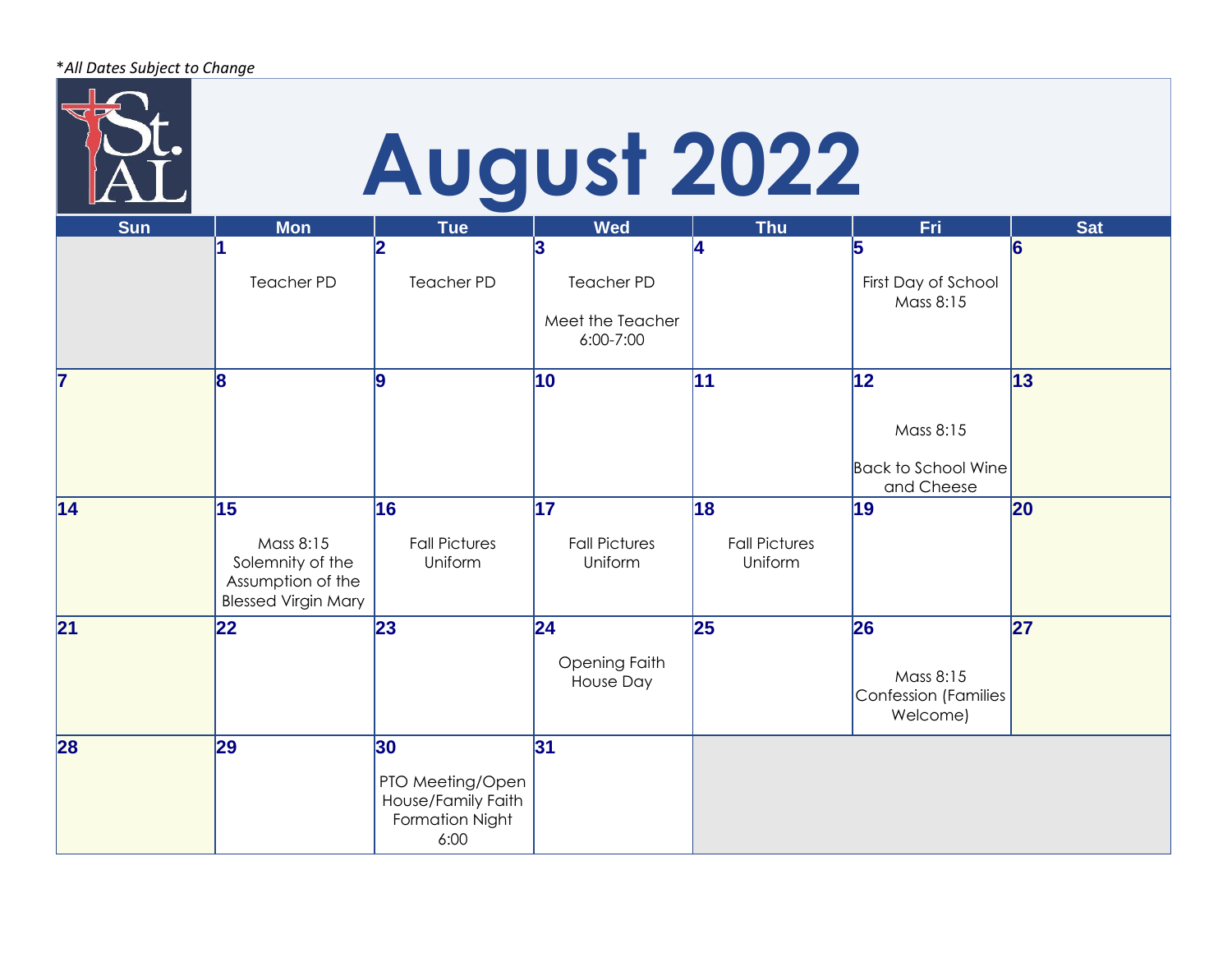|                                                             |                   |            |                                   | September 2022 |                                                      |                 |
|-------------------------------------------------------------|-------------------|------------|-----------------------------------|----------------|------------------------------------------------------|-----------------|
| <b>Sun</b>                                                  | <b>Mon</b>        | <b>Tue</b> | <b>Wed</b>                        | <b>Thu</b>     | Fri<br>2                                             | <b>Sat</b><br>3 |
|                                                             |                   |            |                                   |                | Mass 8:15<br>First Friday<br>Adoration               |                 |
| 4                                                           | 5                 | 6          | 17                                | 18             | 19                                                   | 10              |
|                                                             | Labor Day Holiday |            | Progress Reports                  |                | Mass 8:15<br>Grandparent's Day<br>Parade             |                 |
| 11                                                          | 12                | 13         | 14                                | 15             | 16                                                   | $\overline{17}$ |
|                                                             |                   |            |                                   |                | Mass 8:15                                            |                 |
| 18                                                          | 19                | 20         | 21                                | 22             | 23                                                   | 24              |
| <b>Student Mass</b><br>9:00<br>6 <sup>th</sup> Grade Serves |                   |            | 2:00 Dismissal<br>Faith House Day |                | Mass 8:15                                            |                 |
| 25                                                          | 26                | 27         | 28                                | 29             | 30                                                   |                 |
|                                                             |                   |            |                                   |                | Mass 8:15<br><b>Confession (Families</b><br>Welcome) |                 |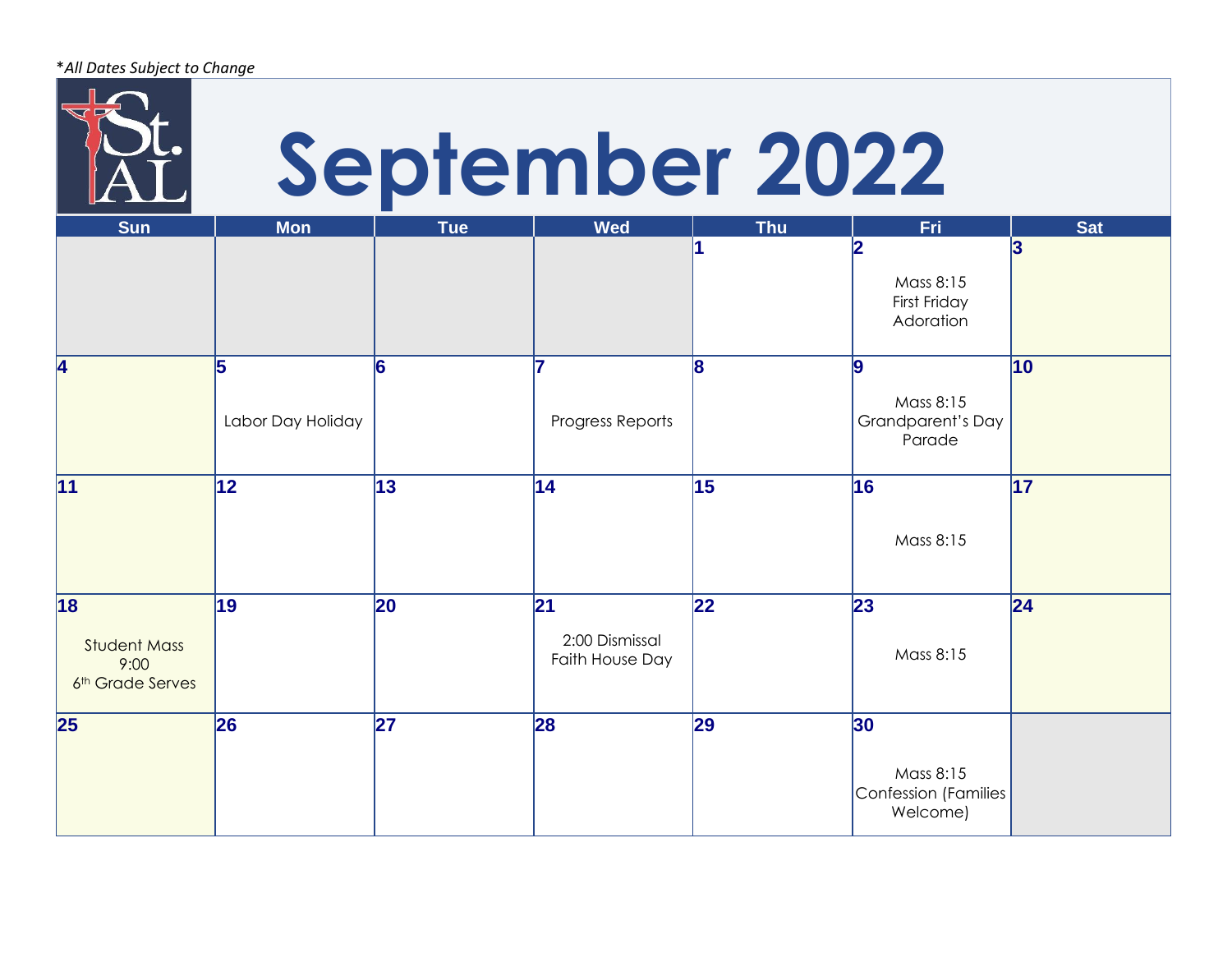|                                                                  |                  | October 2022                       |                                                                |                        |                                                                                   |                 |
|------------------------------------------------------------------|------------------|------------------------------------|----------------------------------------------------------------|------------------------|-----------------------------------------------------------------------------------|-----------------|
| <b>Sun</b>                                                       | <b>Mon</b>       | <b>Tue</b>                         | <b>Wed</b>                                                     | <b>Thu</b>             | Fri                                                                               | <b>Sat</b><br>1 |
| $\overline{\mathbf{2}}$                                          | 3                | Ι4<br>Blessing of the Pets<br>2:15 | 5<br>Mass 8:15                                                 | 6<br><b>Fall Break</b> | 17<br><b>Fall Break</b>                                                           | 8               |
| 9                                                                | 10 <sub>10</sub> | 11                                 | 12                                                             | $\vert$ 13             | $\vert$ 14<br>Mass 8:15<br>50th Day<br>Celebration (PK)                           | 15              |
| 16                                                               | $\overline{17}$  | 18                                 | 19<br><b>Report Cards</b><br>2:00 Dismissal<br>Faith House Day | 20                     | 21<br>Mass 8:15<br>Living Rosary After<br>Mass                                    | $ 22\rangle$    |
| 23                                                               | 24               | 25                                 | 26                                                             | 27                     | 28<br>Mass 8:15<br><b>Confession (Families</b><br>Welcome)<br>Trunk or Treat 5:30 | 29              |
| 30<br>5 <sup>th</sup> Grade Saints<br>Walk/Student Mass<br>11:30 | 31               |                                    |                                                                |                        |                                                                                   |                 |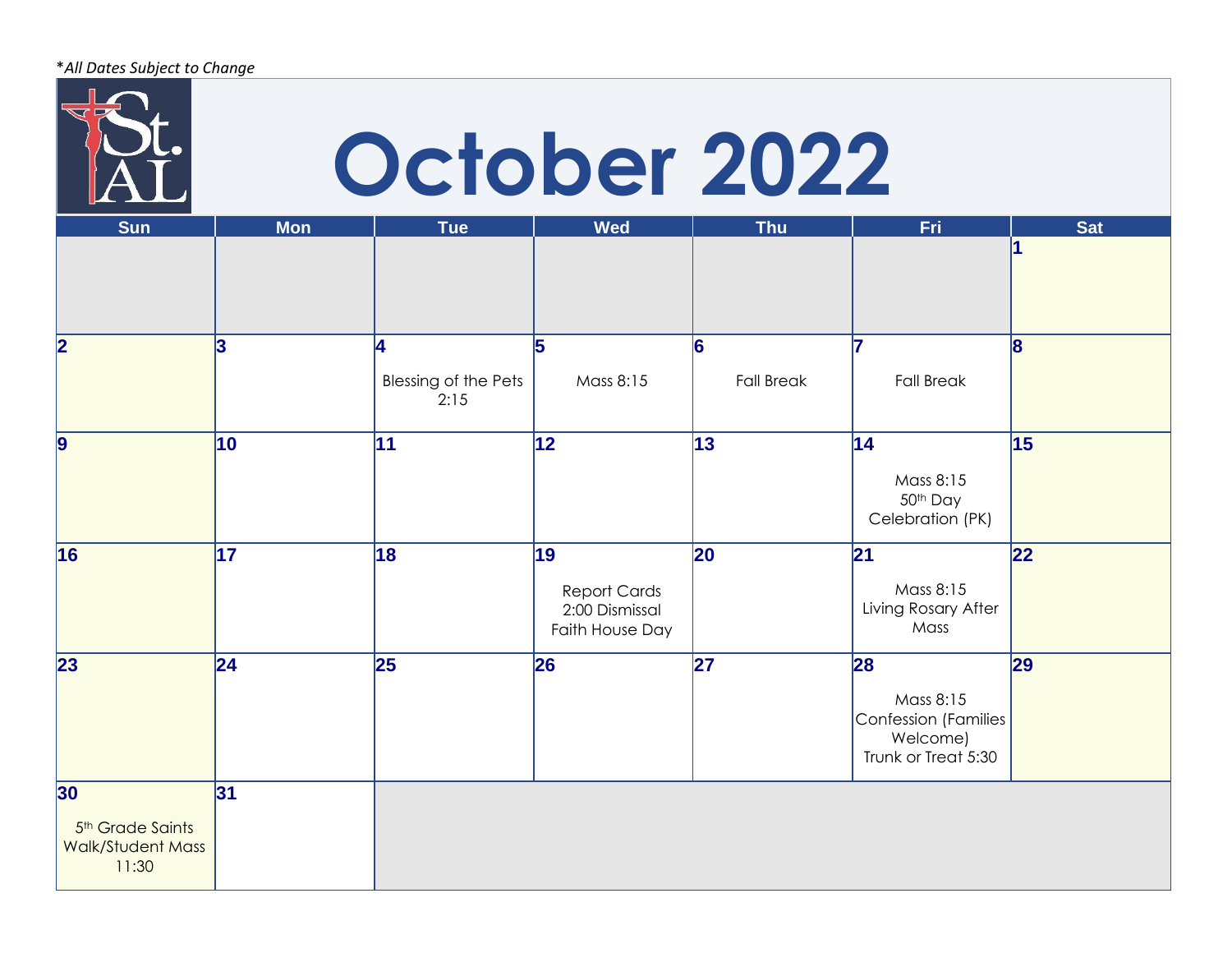\**All Dates Subject to Change*



## **November 2022**

| <b>Sun</b>                                                         | <b>Mon</b>                      | <b>Tue</b>                       | <b>Wed</b>                                                     | <b>Thu</b>                                   | Fri                                                                      | <b>Sat</b>                                         |
|--------------------------------------------------------------------|---------------------------------|----------------------------------|----------------------------------------------------------------|----------------------------------------------|--------------------------------------------------------------------------|----------------------------------------------------|
|                                                                    |                                 | All Saints Day<br>Mass 8:15      | 12<br>All Souls Day<br>"Souling"-PK4                           | 13                                           | First Friday<br>Adoration                                                | 5<br><b>Peter Anderson</b><br><b>Beignet Booth</b> |
| $\overline{6}$                                                     |                                 | 8                                | 9                                                              | 10                                           | 11<br>Mass 8:15<br>Martinmas (4th and<br>1st Grades)                     | 12                                                 |
| 13 <br><b>Student Mass</b><br>5:30<br>4 <sup>th</sup> Grade Serves | 14                              | 15                               | 16<br>Progress Reports<br>2:00 Dismissal<br>Thanksgiving Lunch | $\vert$ 17                                   | 18<br>Mass 8:15<br>Pre-School<br>Thanksgiving<br>Program/Class<br>Feasts | 19                                                 |
| $\overline{20}$                                                    | 21<br><b>Thanksgiving Break</b> | 22<br><b>Thanksgiving Break</b>  | 23 <br><b>Thanksgiving Break</b>                               | $\overline{24}$<br><b>Thanksgiving Break</b> | 25<br><b>Thanksgiving Break</b>                                          | 26                                                 |
| 27                                                                 | 28                              | 29<br>Christmas Tree<br>Lighting | 30 <br>Las Posadas<br>Celebrations Begin                       |                                              |                                                                          |                                                    |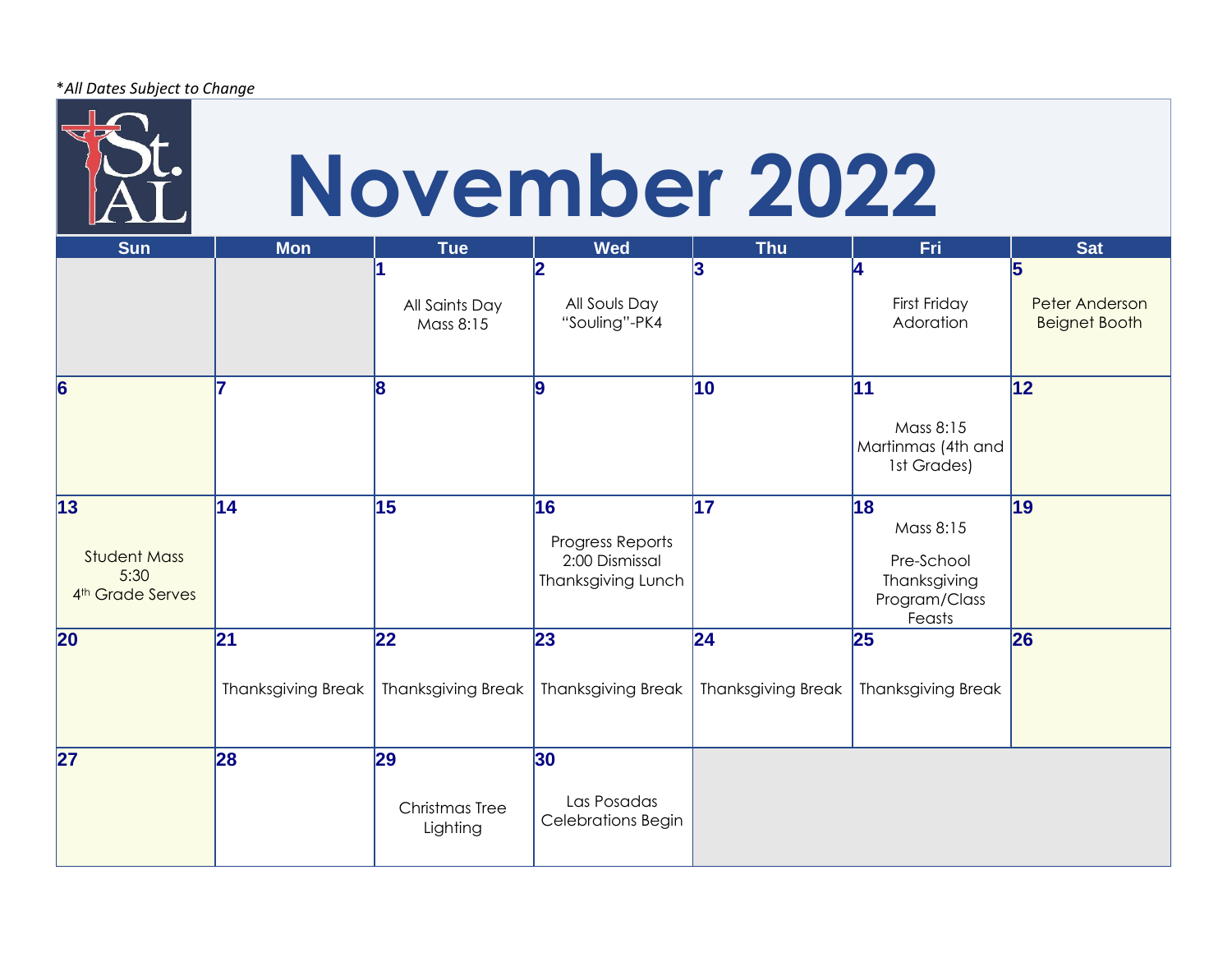|                                                 | December 2022          |                                                                  |                                              |                                                                                                |                                                               |                             |  |  |  |  |
|-------------------------------------------------|------------------------|------------------------------------------------------------------|----------------------------------------------|------------------------------------------------------------------------------------------------|---------------------------------------------------------------|-----------------------------|--|--|--|--|
| <b>Sun</b>                                      | <b>Mon</b>             | <b>Tue</b>                                                       | <b>Wed</b>                                   | <b>Thu</b>                                                                                     | Fri<br>$\overline{2}$                                         | <b>Sat</b><br>3             |  |  |  |  |
|                                                 |                        |                                                                  |                                              |                                                                                                |                                                               |                             |  |  |  |  |
|                                                 |                        |                                                                  |                                              |                                                                                                | Mass 8:15<br>Jesse Tree (2nd<br>Grade)                        | <b>Breakfast with Santa</b> |  |  |  |  |
| $\overline{\mathbf{4}}$                         | 5                      | 6                                                                | 7                                            | 8                                                                                              | 9                                                             | 10                          |  |  |  |  |
| <b>Student Mass</b><br>9:00<br>3rd Grade Serves |                        | PK St. Nicholas<br>Celebration                                   |                                              | Solemnity of the<br>Immaculate<br>Conception of the<br><b>Blessed Virgin Mary</b><br>Mass 8:15 |                                                               |                             |  |  |  |  |
| 11                                              | $ 12\rangle$           | 13<br>St. Lucia<br>Celebration (5th<br>Grade)<br>Christmas Lunch | 14<br><b>PK-K Christmas</b><br>Program 10:00 | 15<br>Grades 1-6<br>Christmas Program<br>6:00                                                  | 16<br>Noon Dismissal<br><b>Christmas Parties</b><br>Mass 8:15 | 17                          |  |  |  |  |
| 18                                              | 19                     | 20                                                               | 21                                           | 22                                                                                             | 23                                                            | 24                          |  |  |  |  |
|                                                 | Christmas Break        | Christmas Break                                                  | Christmas Break                              | Christmas Break                                                                                | Christmas Break                                               |                             |  |  |  |  |
| 25                                              | 26                     | 27                                                               | 28                                           | 29                                                                                             | 30                                                            | 31                          |  |  |  |  |
|                                                 | <b>Christmas Break</b> | <b>Christmas Break</b>                                           | Christmas Break                              | <b>Christmas Break</b>                                                                         | <b>Christmas Break</b>                                        |                             |  |  |  |  |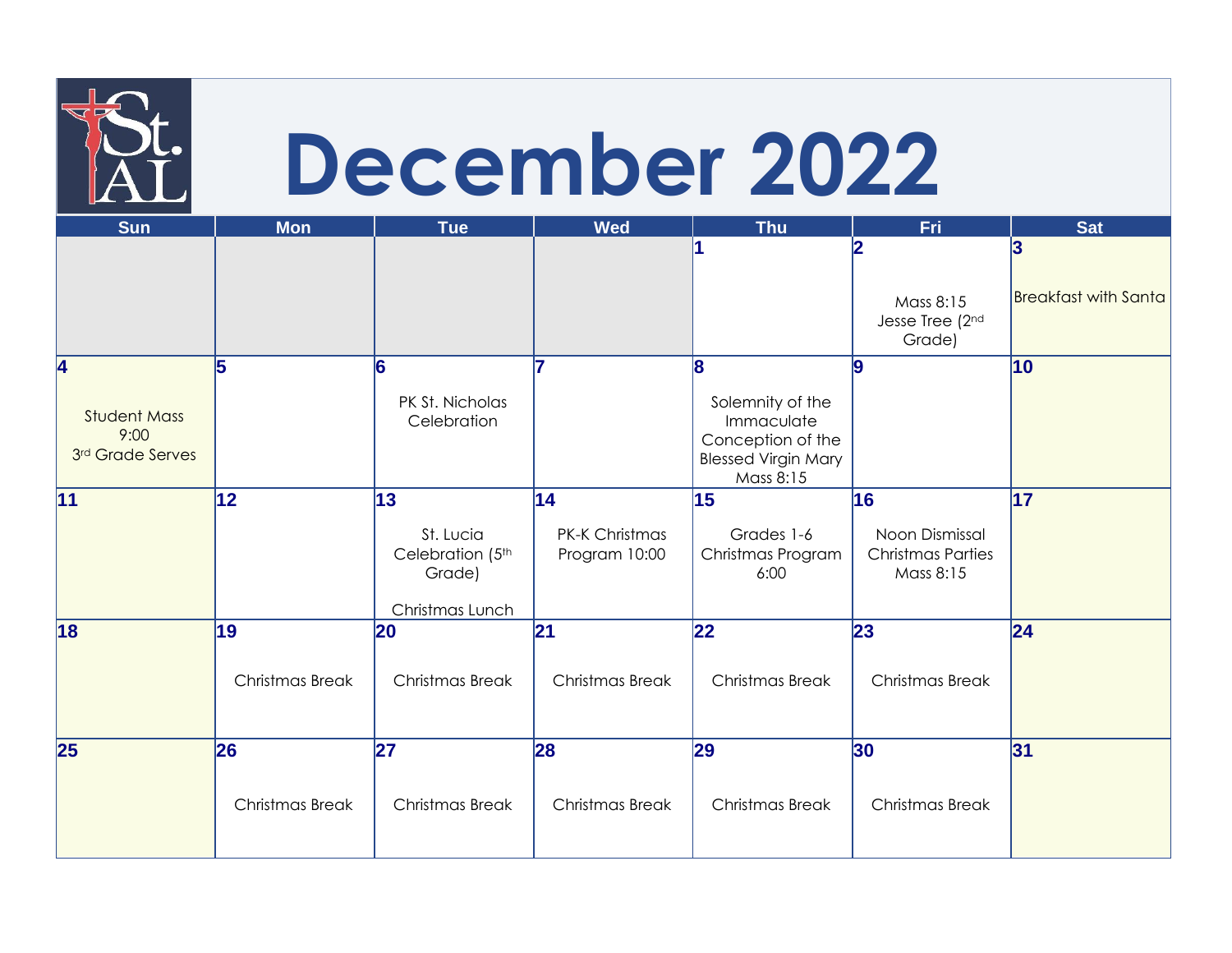|                                                                                                                      |                                                               |                                               |                                         | January 2023 |                                                     |    |
|----------------------------------------------------------------------------------------------------------------------|---------------------------------------------------------------|-----------------------------------------------|-----------------------------------------|--------------|-----------------------------------------------------|----|
| 1                                                                                                                    | 12                                                            | 3<br>Students Return                          | 4                                       | 5            | 6<br>Mass 8:15/First Friday<br>Adoration            | 17 |
| 8                                                                                                                    | Ι9<br>Noon<br>Dismissal/Parent<br>Conferences/Report<br>Cards | 10                                            | 11                                      | 12           | 13<br>Mass 8:15                                     | 14 |
| 15                                                                                                                   | 16<br>Dr. Martin Luther<br>King Jr. Holiday/No<br>School      | 17<br>100 <sup>th</sup> Day of School         | 18<br>2:00 Dismissal<br>Faith House Day | 19           | 20<br>Mass 8:15                                     | 21 |
| $\overline{22}$                                                                                                      | 23                                                            | $ 24\rangle$<br>State of the School<br>Report | 25                                      | 26           | 27<br>Mass<br>8:15/Confession<br>(Families Welcome) | 28 |
| 29<br><b>Catholic Schools</b><br><b>Week/Student Mass</b><br>and Open House<br><b>Mass 9:00</b><br>Ambassadors Serve | 30 <br>Catholic Schools<br>Week                               | 31<br>Catholic Schools<br>Week                |                                         |              |                                                     |    |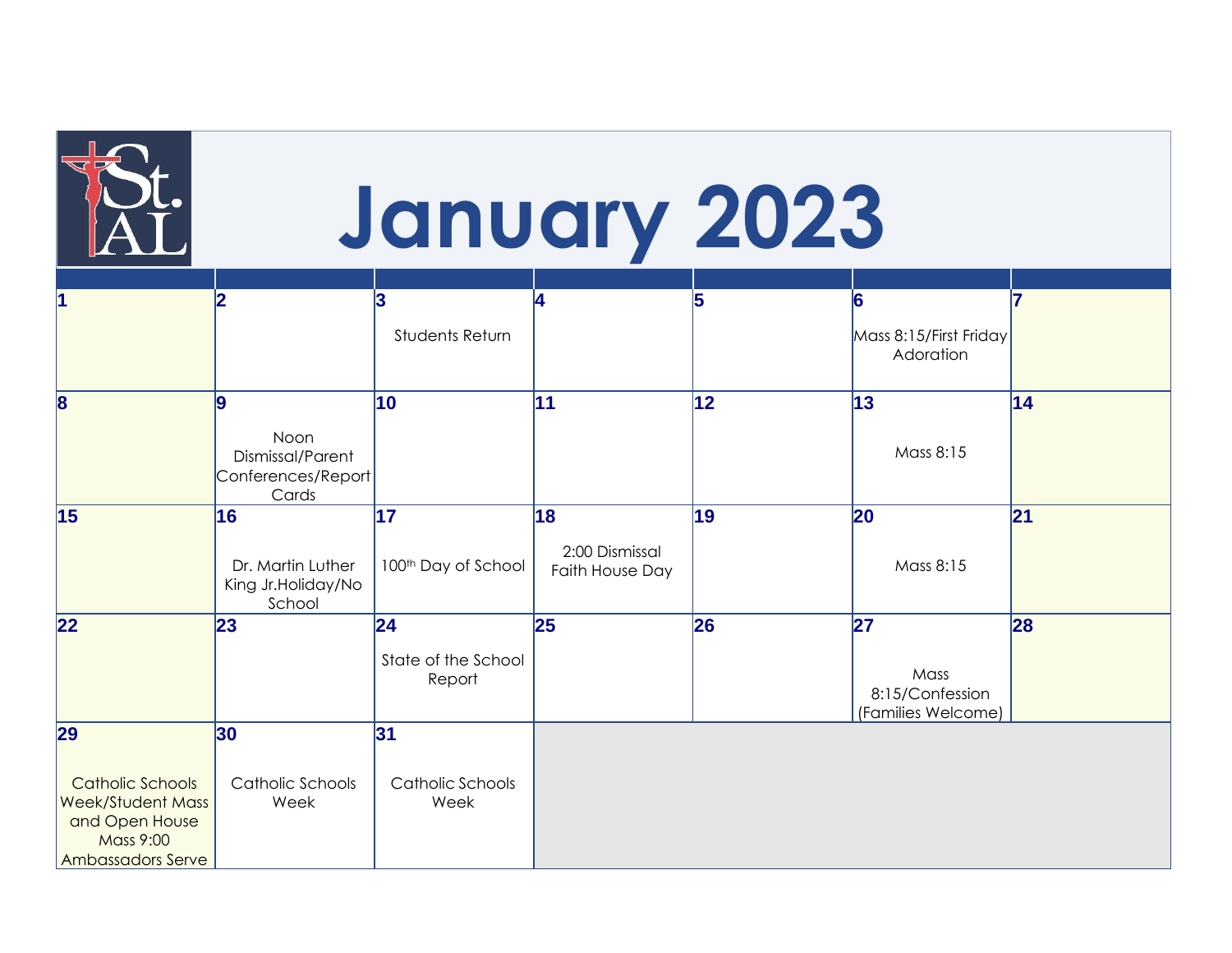|                                                              |                  |                                  |                                   | <b>February 2023</b>                       |                                                                      |                     |
|--------------------------------------------------------------|------------------|----------------------------------|-----------------------------------|--------------------------------------------|----------------------------------------------------------------------|---------------------|
| <b>Sun</b>                                                   | <b>Mon</b>       | <b>Tue</b>                       | <b>Wed</b>                        | <b>Thu</b>                                 | Fri                                                                  | Sat                 |
|                                                              |                  |                                  | Catholic Schools<br>Week          | $\overline{2}$<br>Catholic Schools<br>Week | 3<br>Cathoilc Schools<br>Week<br>Mass 8:15/First<br>Friday Adoration | $\overline{\bf{A}}$ |
| 5                                                            | 6                |                                  | 8<br>Progress Reports             | Ι9                                         | 10<br>Mass 8:15                                                      | $\vert$ 11          |
| 12                                                           | $\overline{13}$  | 14<br>Valentine's Day<br>Parties | $\overline{15}$<br>2:00 Dismissal | 16                                         | $\overline{17}$<br>Mass 8:15<br>PK 3 Mardi Gras<br>Parade 9:30       | 18                  |
| $\vert$ 19                                                   | 20               | 21                               | 22                                | 23                                         | 24                                                                   | 25                  |
|                                                              | Mardi Gras Break | Mardi Gras Break                 | Ash Wednesday<br>Mass 8:15        |                                            | Confession<br>(Families<br>Welcome)/Stations<br>of the Cross 2:30    |                     |
| 26                                                           | 27               | 28                               |                                   |                                            |                                                                      |                     |
| <b>Student Mass</b><br>11:30<br>2 <sup>nd</sup> Grade Serves |                  |                                  |                                   |                                            |                                                                      |                     |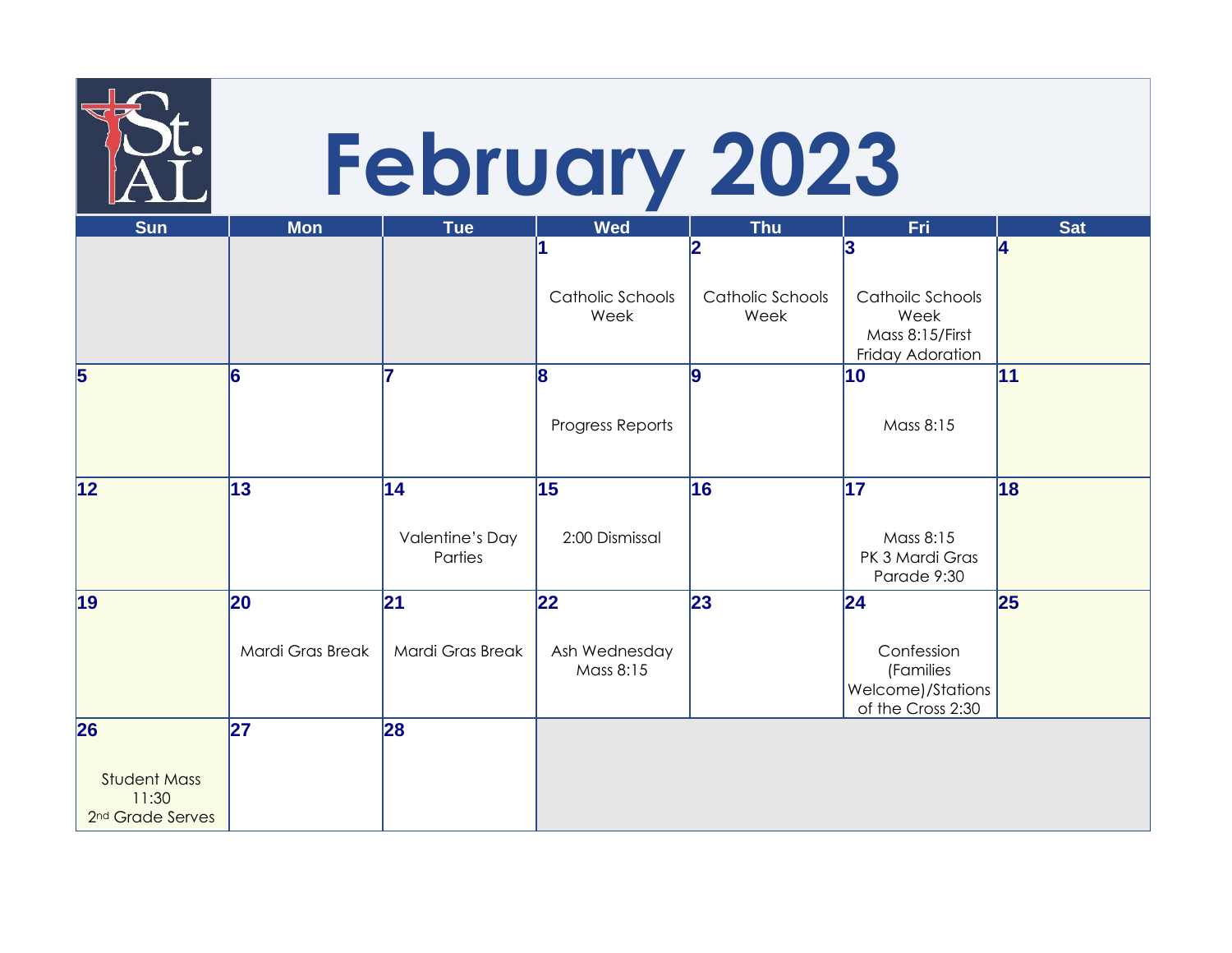## **March 2023**

| <b>Sun</b>                                             | <b>Mon</b>                      | <b>Tue</b>                       | <b>Wed</b>                              | <b>Thu</b>                            | Fri                                                                                                                   | <b>Sat</b> |
|--------------------------------------------------------|---------------------------------|----------------------------------|-----------------------------------------|---------------------------------------|-----------------------------------------------------------------------------------------------------------------------|------------|
|                                                        |                                 |                                  |                                         | 12<br>Dr. Suess<br>Celebration        | 3<br>Mass 8:15/First Friday<br>Adoration<br><b>Stations of the Cross</b><br>2:30                                      | 14         |
| $\overline{\mathbf{5}}$                                | 6                               | 7                                | 8                                       | lQ                                    | 10<br>Mass 8:15<br>Stations of the Cross<br>2:30                                                                      | 11         |
| 12                                                     | 13<br>Spring Break-No<br>School | 14 <br>Spring Break-No<br>School | 15<br><b>Report Cards</b>               | 16<br>St. Joseph Altar<br>(3rd Grade) | 17 <br>Mass 8:15<br><b>Stations of the Cross</b><br>2:30<br>(Green accessories can be<br>worn for St. Patrick's Day.) | 18         |
| 19 <br><b>Student Mass</b><br>9:00 5th Grade<br>Serves | 20                              | 21                               | 22<br>2:00 Dismissal<br>Faith House Day | 23                                    | 24 <br>Mass 8:15<br>Stations of the Cross<br>2:30                                                                     | 25         |
| 26                                                     | 27                              | 28                               | 29                                      | 30 <sub>o</sub>                       | 31<br>Mass<br>8:15/Confession<br>(Families Welcome)<br><b>Stations of the Cross</b><br>2:30                           |            |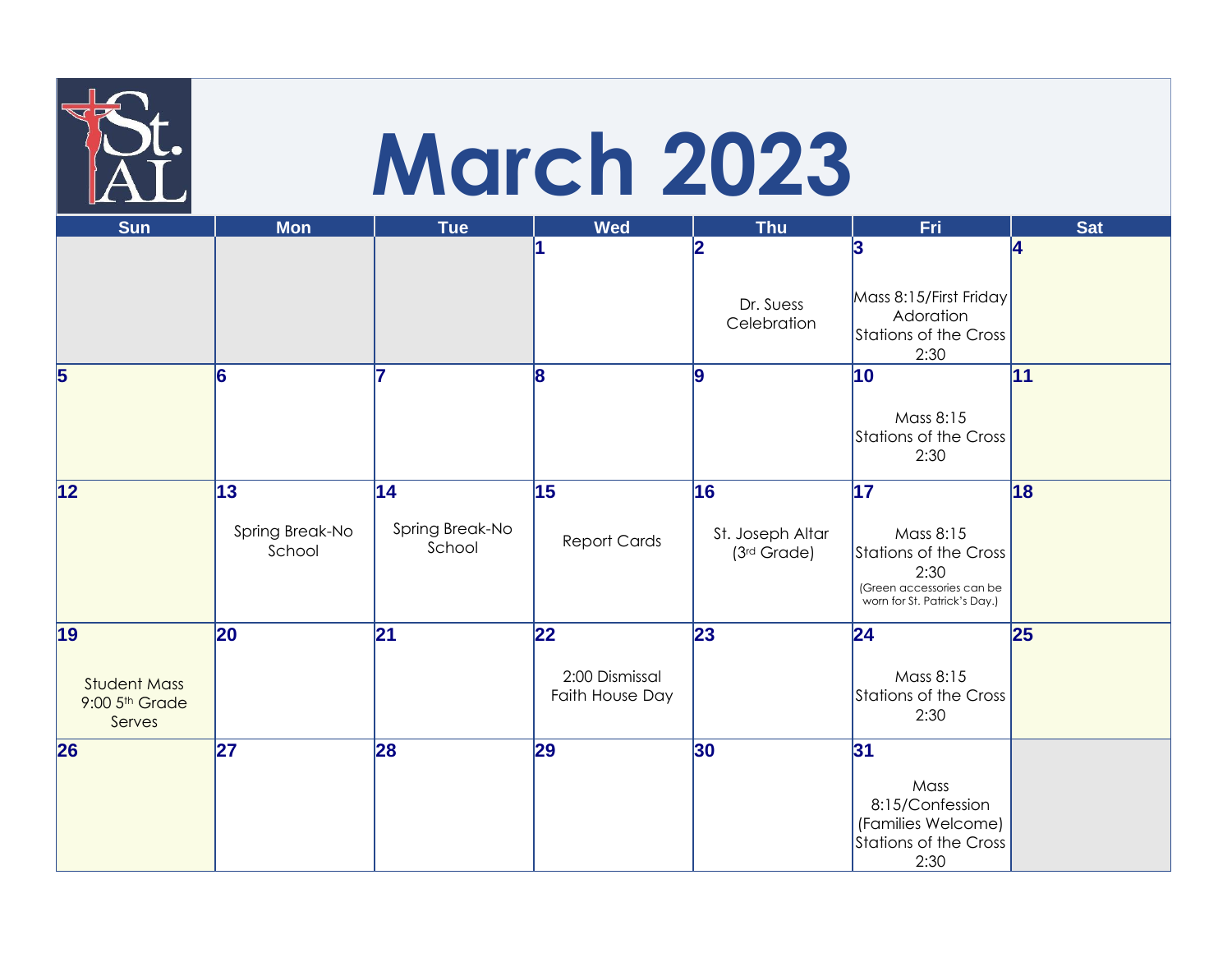|                                                 | <b>April 2023</b>            |                                                          |                                                       |                     |                                                       |              |  |  |
|-------------------------------------------------|------------------------------|----------------------------------------------------------|-------------------------------------------------------|---------------------|-------------------------------------------------------|--------------|--|--|
| <b>Sun</b>                                      | <b>Mon</b>                   | <b>Tue</b>                                               | <b>Wed</b>                                            | <b>Thu</b>          | Fri                                                   | <b>Sat</b>   |  |  |
|                                                 |                              |                                                          |                                                       |                     |                                                       |              |  |  |
| 2                                               | 3                            | 4<br>PK4 Easter Bonnet<br>Parade 9:00<br>Class Egg Hunts | 5<br>Mass 8:15<br>Passion Play                        | 6<br>:Holy Thursday | 17<br>Good Friday (No<br>School)<br>Passion Play 3:00 | $\mathbf{8}$ |  |  |
| $\overline{9}$                                  | 10                           | 11                                                       | $\overline{12}$                                       | 13                  | 14                                                    | 15           |  |  |
| <b>Easter Sunday</b>                            | <b>Easter Break</b>          | <b>Easter Break</b>                                      | <b>Easter Break</b>                                   | <b>Easter Break</b> | <b>Easter Break</b>                                   |              |  |  |
| 16                                              | 17                           | 18                                                       | 19                                                    | 20                  | 21                                                    | 22           |  |  |
| <b>Divine Mercy</b><br>Sunday                   | Divine Mercy<br>Chaplet 2:15 |                                                          |                                                       | Field Day           | Mass 8:15                                             |              |  |  |
| 23                                              | 24                           | 25                                                       | 26                                                    | 27                  | 28                                                    | 29           |  |  |
|                                                 |                              |                                                          | Progress Reports<br>2:00 Dismissal<br>Faith House Day |                     | Mass<br>8:15/Confession<br>(Families Welcome)         |              |  |  |
| 30 <sub>o</sub>                                 |                              |                                                          |                                                       |                     |                                                       |              |  |  |
| <b>Student Mass</b><br>5:30<br>6th Grade Serves |                              |                                                          |                                                       |                     |                                                       |              |  |  |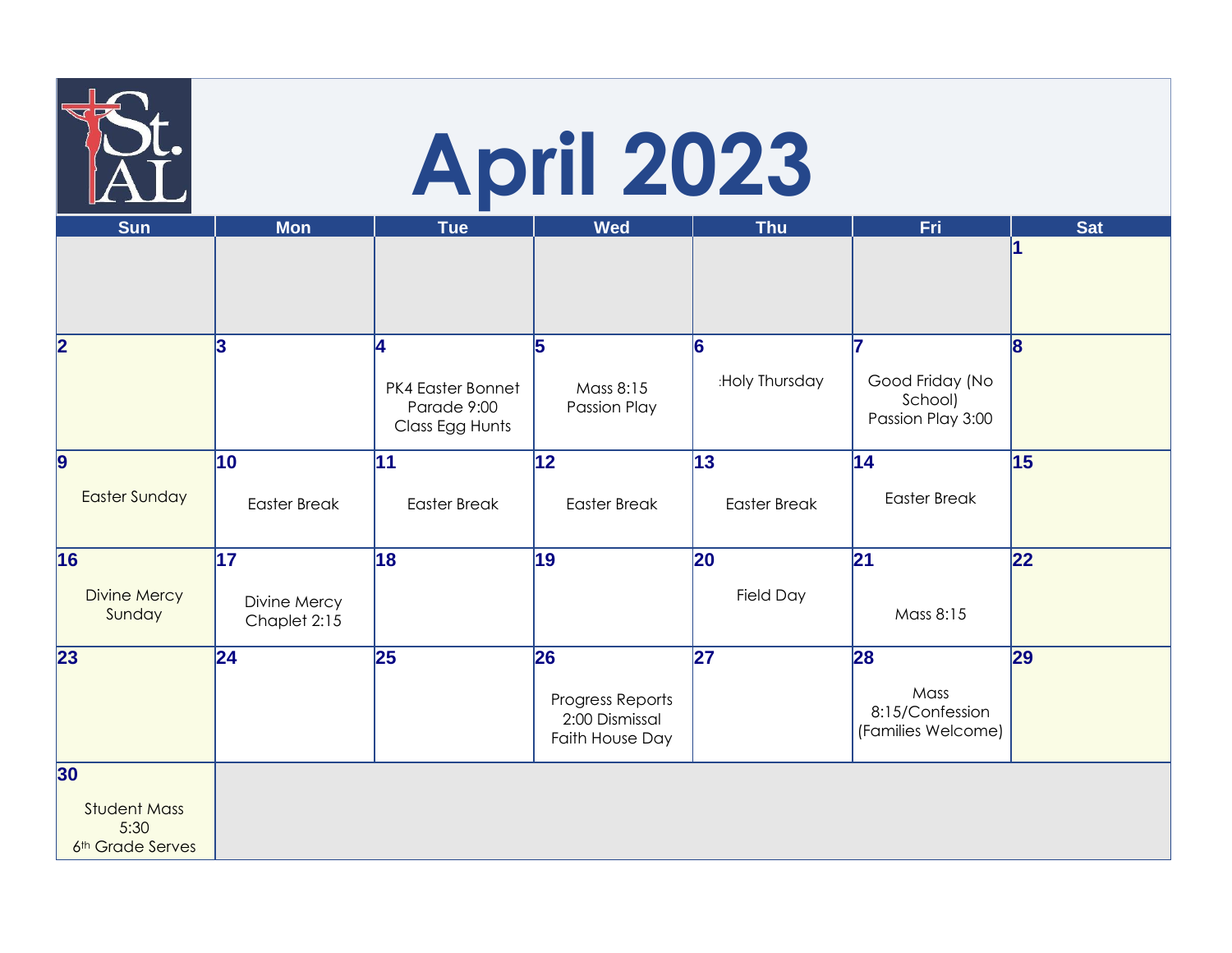|                                                      |                                       |                                        | <b>May 2023</b>                                                  |                                                                    |                                                 |                 |
|------------------------------------------------------|---------------------------------------|----------------------------------------|------------------------------------------------------------------|--------------------------------------------------------------------|-------------------------------------------------|-----------------|
| <b>Sun</b>                                           | <b>Mon</b><br>1                       | <b>Tue</b><br>$\overline{2}$           | <b>Wed</b><br>3                                                  | <b>Thu</b><br>14.                                                  | Fri<br>5                                        | <b>Sat</b>      |
|                                                      |                                       |                                        |                                                                  |                                                                    | Mass 8:15/First Friday<br>Adoration             |                 |
| 17                                                   | 8                                     | 9                                      | 10                                                               | $\overline{11}$                                                    | $\overline{12}$                                 | $\overline{13}$ |
| <b>Mother's Day</b>                                  |                                       |                                        |                                                                  |                                                                    | Mass 8:15                                       |                 |
| 14                                                   | 15                                    | 16                                     | 17                                                               | 18                                                                 | 19                                              | 20              |
| Teacher<br><b>Appreciation Week</b><br><b>Begins</b> |                                       |                                        | Faith House Day                                                  |                                                                    | Mass 8:15                                       |                 |
| 21                                                   | 22                                    | 23                                     | 24                                                               | 25                                                                 | 26                                              | 27              |
|                                                      | 6th Grade Shirt<br><b>Signing Day</b> | PK-K "Moving On<br>Up" Program<br>9:30 | 1st-6th Grade Awards<br>9:30<br><b>Talent Show</b><br>Grades 1-6 | Mass 8:15<br>6 <sup>th</sup> Grade<br>Graduation<br>Noon Dismissal | Professional<br>Development Day<br>for Teachers |                 |
| 28                                                   | 29                                    | 30                                     | 31                                                               |                                                                    |                                                 |                 |
|                                                      | <b>Memorial Day</b>                   |                                        |                                                                  |                                                                    |                                                 |                 |